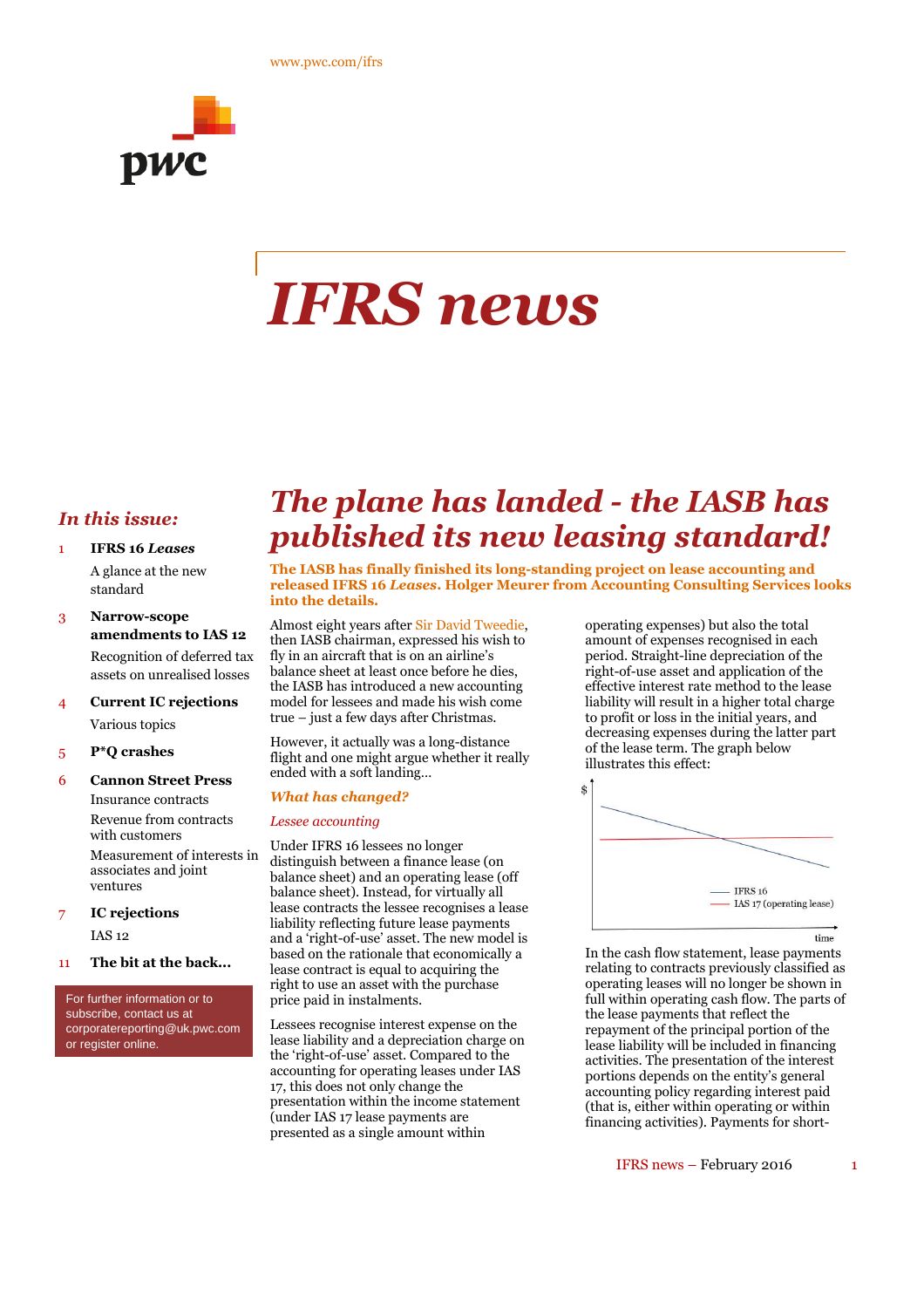

term leases, for leases of low-value assets and variable lease payments not included in the measurement of the lease liability are part of operating activities.

#### *Exemptions*

For short-term leases (12 months or less) and leases of low-value assets (assets with a value of USD 5,000 or less when new) the IASB has included optional exemptions. If an entity elects one of these exemptions, the lease contract is accounted for in a way that is similar to current operating lease accounting (that is, payments are recognised on a straight-line basis or another systematic basis that is more representative of the pattern of the lessee's benefit).

#### *Lessor accounting*

Lessor accounting stays almost the same as under IAS 17. However, IFRS 16 adds significant new disclosure requirements. IFRS 16 requires further information about how the lessor manages its risk related to the residual interest in the underlying asset. Furthermore, a lessor now has to disaggregate the disclosures required in IAS 16 for each class of property, plant and equipment into assets subject to an operating lease and not subject to an operating lease.

#### *Comprehensive guidance on the definition of a lease*

IFRS 16 defines a lease as a contract, or part of a contract, that conveys the right to use an asset (the underlying asset) for a period of time in exchange for consideration. This definition looks quite straightforward at first glance. In practice, however, it will be challenging to assess what makes a leased asset an 'identified' asset and what it takes to convey a 'rightof-use'.

To facilitate this analysis the IASB has included comprehensive guidance on the definition of a lease that goes into far more detail than the current guidance in IAS 17 and IFRIC 4.

#### *…and what are the effects om KPIs?*

For lessees that have entered into lease contracts classified as operating leases

under IAS 17, the new standard may have a huge impact. Obviously, the recognition of a lease liability for almost all lease contracts results in an increase of debt to equity ratios.

Balance sheet related ratios are only one part of the story. As the interest element of lease payments will now be presented as finance costs, earnings before interest and tax (EBIT) are expected to be higher under the new standard. Earnings before interest, tax, depreciation and amortization (EBITDA) are even higher still because of the depreciation of the right-of-use asset.

#### *Transition*

IFRS 16 shall be applied for annual reporting periods beginning on or after 1 January 2019. Earlier application is permitted. However, as there are several interactions between IFRS 16 and IFRS 15 *Revenue from contracts with customers*, early application is restricted to entities that also (early) apply IFRS 15.

For lessees, IFRS 16 includes several expedients and reliefs on transition. In particular, the IASB allows a simplified approach as an alternative to a full retrospective application in accordance with IAS 8. Under that approach, the cumulative effect of initial application is recognised as an adjustment to the opening balance of retained earnings at the date of initial application. Comparative information is not restated.

Existing leases are grandfathered. Lessees and lessors do not need to reassess whether a contract already on their books at the date of transition meets the definition of a lease.

#### *Next steps*

The final standard is effective from 1 January 2019. This new guidance might require changes to systems, processes and controls. Management will need to assess implications as early as this year to ensure ample time to embrace the change and capture information needed for transition.

For further detail please see In Depth, our recent webcast and look out for more guidance by following the news on Inform.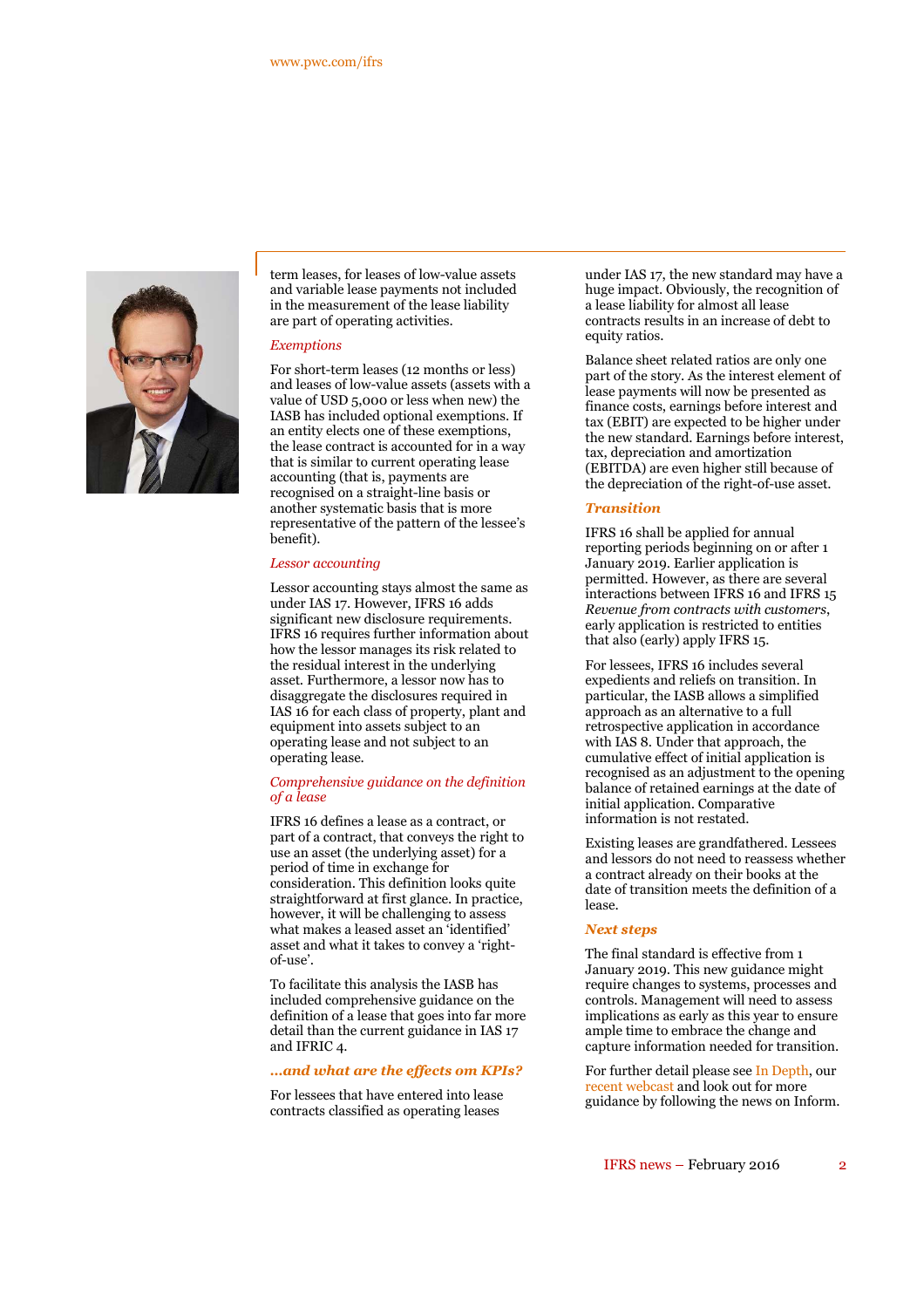## *IASB issues narrow-scope amendments to IAS 12*

**John Chan from Accounting Consulting Services brings us up to speed on the clarified guidance for recognising deferred tax assets on unrealised losses.**

The amendments arose from a question submitted to the IC about the deferred tax accounting for deferred tax assets arising on debt investments measured at fair value. The IASB observed diversity in practice and therefore developed narrow-scope amendments to clarify IAS 12.

#### *Are there any changes to the principles in IAS 12?*

No. The amendments clarify the guidance in IAS 12 by adding examples and elaborating on some of the requirements in more detail. They do not change the underlying principles for the recognition of deferred tax assets.

#### *What are the clarifications?*

#### *When does a temporary difference arise?*

The amendments clarify that a temporary difference is calculated by comparing the carrying amount of an asset against its tax base at the end of the reporting period.

When an entity determines whether or not a temporary difference exists, it should not consider

(1) the expected manner of recovery of the related assets (for example, by sale or by use); or

(2) whether it is probable that any deferred tax asset arising from a deductible temporary difference will be recoverable.

#### *How is future taxable profit estimated?*

The IASB clarified that:

(1) determining the existence and amount of temporary differences; and (2) estimating future taxable profit against which deferred tax assets can be utilised

are two separate steps.

Estimating future taxable profit inherently includes the expectation that an entity will

recover more than the carrying amount of an asset. Therefore, if an entity considers it is probable that it can realise more than the carrying amount of an asset at the end of a reporting period, it should incorporate this assumption into its estimate of future taxable profit.

#### *Is the recoverability of a deferred tax asset assessed collectively or separately?*

It depends on the tax law. Deferred tax assets are assessed in combination with other deferred tax assets where the tax law does not restrict the source of taxable profits against which particular types of deferred tax assets can be recovered. Where restrictions apply, deferred tax assets are only assessed in combination with those of the same type.

#### *How do deferred tax assets affect future taxable profit?*

The tax deduction resulting from the reversal of deferred tax assets is excluded from the estimated future taxable profit used to evaluate the recoverability of those assets.

#### *Effective date and transition*

The amendments are effective for annual periods beginning on or after 1 January 2017. Earlier application is permitted. An entity may, on initial application of this amendment, elect to recognise any change in the opening equity of the earliest comparative period presented in the opening retained earnings (or in another component of equity, as appropriate), without allocating the change across different equity components.

#### *Who is affected?*

The amendments are not limited to any specific type or class of assets and clarify several of the general principles underlying the accounting for deferred tax assets.

IFRS news – February 2016 3

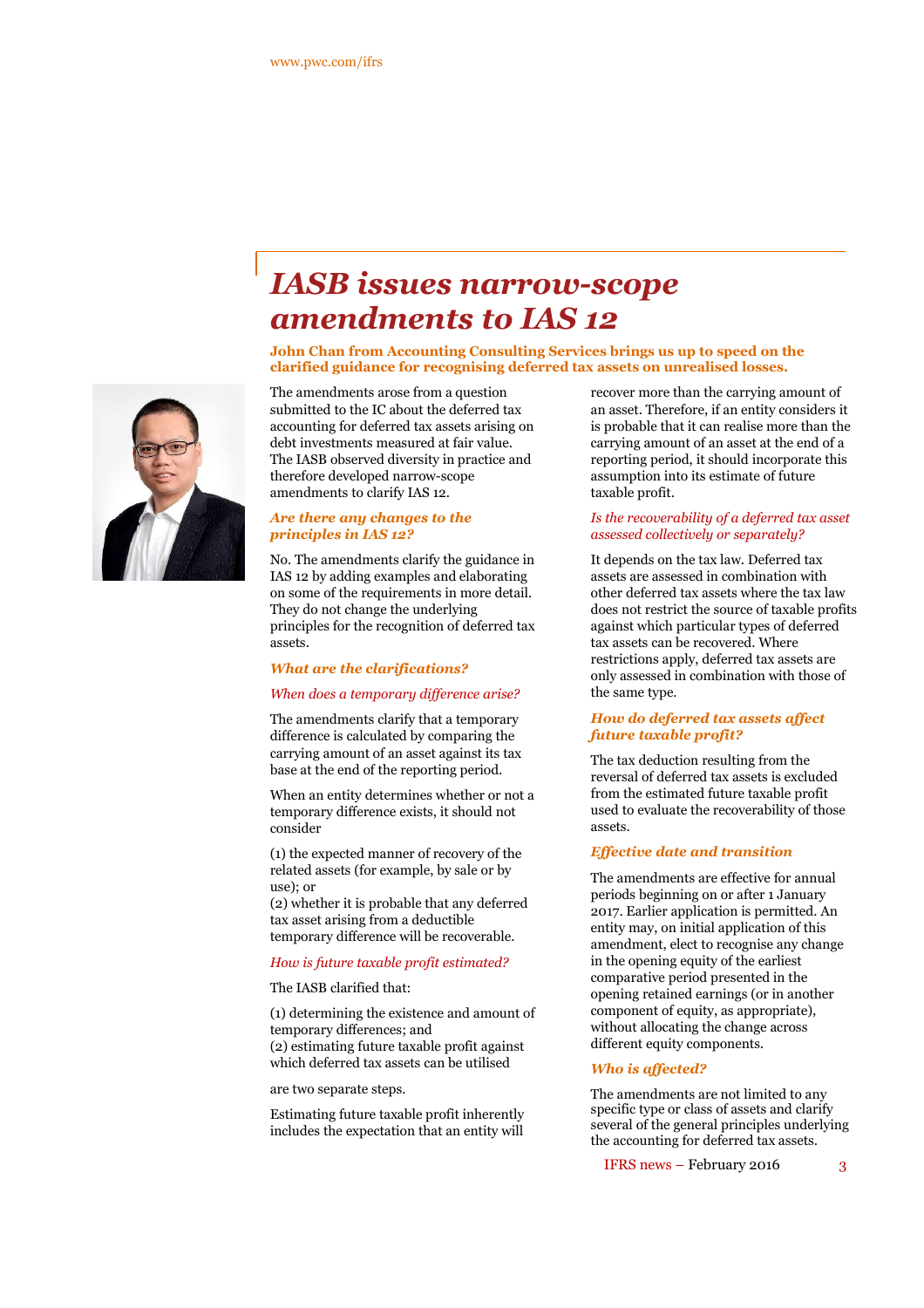# *Current IFRIC rejections*

**The IC has recently decided not to take on a number of issues to its agenda. Gabriela Mendez, Joanna Demetriou and Anna Schweizer from Accounting Consulting Services examine the practical implications***.*

A very small percentage of the issues discussed by the IC result in an interpretation (see our NIFRIC-series below and in previous editions of IFRS News). As there were so many issues rejected at the January IC meeting, we felt it was worthwhile having a closer look.

#### *IFRS 5 Non-current assets held for sale and discontinued operations*

#### *To what extent can an impairment loss be allocated to non-current assets within a disposal group?*

The IC confirmed that the amount of impairment that should be recognised for a disposal group would not be restricted by the fair value less costs of disposal or value in use of those non-current assets that are within the scope of the measurement of IFRS 5. Consequently, a non-current asset measured under IFRS 5 could be measured at a lower amount than its recoverable amount under IAS 36.

#### *How to present intragroup transactions between continuing and discontinued operations*

The IC clarified the requirement to eliminate intra-group transactions even between continuing and discontinuing operations, since IFRS 5 requirements do not override the consolidation requirements under IFRS 10. However, the IC observed that, depending on the particular facts and circumstances, an entity may have to provide additional disclosures in order to enable users to evaluate the financial effects of discontinued operations. In this light the IC suggested this to be considered in the wider context of a comprehensive review of IFRS 5.

#### *Other various IFRS 5-related issues*

The IC has received and discussed a number of issues relating to the application of IFRS, including scope, measurement and presentation. Because of the number and variety of unresolved issues the IC

concluded that a broad-scope project on IFRS 5 might be warranted.

#### *IFRS 9 Financial Instruments – Transition issues relating to hedging*

*Can an entity treat a hedging relationship as a continuing hedging relationship on transition from IAS 39 to IFRS 9 if the entity changes the hedged item in a hedging relationship from an entire nonfinancial item (as permitted by IAS 39) to a component of the non-financial item (as permitted by IFRS 9) in order to align the hedge with the entity's risk management objective?*

The IC noted that changes to the designated hedged item cannot be applied retrospectively. As a result, the original hedge relationship could not be treated as a continuing hedge relationship on transition to IFRS 9.

*Can an entity continue with its original hedge designation of the entire nonfinancial item on transition to IFRS 9 when the entity's risk management objective is to hedge only a component of the nonfinancial item?*

The IC observed that hedge designations of an entire non-financial item could continue on transition to IFRS 9 as long as they meet the qualifying criteria in IFRS 9.

#### *IFRS 11 Joint Arrangements – Remeasurement of previously held interests*

The IC addressed the measurement requirements for previously held interests in joint operations that do not meet the definition of a business under IFRS 3 in two scenarios:

- a) when an entity that exercises joint control, or is party to a joint operation, obtains control; and
- b) when a party to a joint operation, that has rights to the assets and obligations for the liabilities relating to the joint operation,

IFRS news – February 2016 4



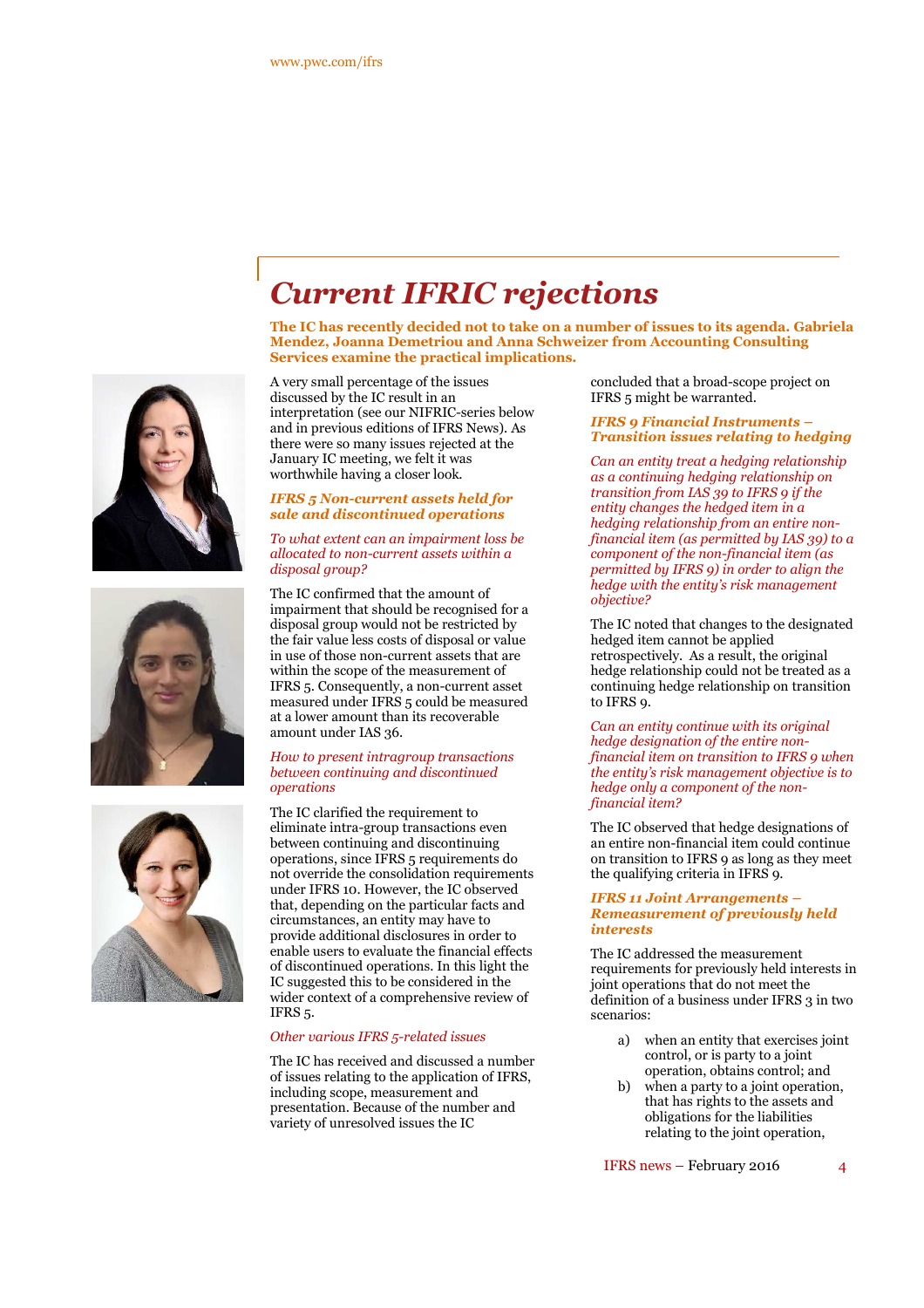obtains joint control over the joint operations.

The IC clarified that the accounting for asset acquisitions follows a cost based approach and no remeasurement of previously held interests should be made.

#### *IAS 12 Income taxes – Recognition of deferred taxes for the effect of exchange rate changes*

When the tax base of a non-monetary asset or liability is determined in a currency that is different from the functional currency, temporary differences arise resulting in a deferred tax asset or liability. The IC confirmed that deferred tax charges or credits would be presented with other deferred taxes, instead of with foreign exchange gains or losses, in the statement of profit or loss. The IC also noted that when changes in the exchange rate are the cause of a major component of the deferred tax charge or credit, an explanation of this would help users understand the tax expense (income) for the period.

#### *IAS 39 Financial Instruments: Recognition and Measurement – Separation of an embedded floor from a floating rate host contract*

The IC received a request to clarify the application of the embedded derivative requirements of IAS 39.AG33(b) in a negative interest rate environment.

The IC observed that:

(a) AG33(b) should be applied consistently, in both, negative and positive interest rate environments;

(b) an entity should compare the overall interest rate floor(\*) for the hybrid contract to the market rate of interest for a similar contract without the interest rate floor (i.e. the host contract); and

(c) in order to determine the appropriate market rate of interest for the host contract, an entity is required to consider the specific terms of the host contract and the relevant spreads (including credit spreads) appropriate for the transaction.

The IFRS IC also noted that the above treatment would be equally applicable to financial liabilities accounted for in accordance with IFRS 9.

(\*) The overall interest rate floor is the contractual benchmark interest rate plus contractual spreads and any premiums, discounts or other elements that would be relevant to the calculation of the effective interest rate.



#### **P\*Q crashes**

In January 2015 the IASB decided to postpone any further work on P\*Q and defer this to the post implementation review (PIR) of IFRS 13.

The exposure draft was issued in September 2014. It proposed that the unit of account was the investment as a whole for a quoted investment in subsidiaries, joint ventures and associates. The fair value of that investment would be the share price multiplied by the quantity of shares held  $(P^*O)$ .

A majority of the comment letters submitted did not agree with this approach. The respondents agreed that the unit of account was the investment. However, they did not support that  $P^*Q$  was the most relevant measure. The fair value should be based on the unit, which is not the single share. User forums generally supported P\*Q as it is a verifiable measure.

The Board redeliberated the feedback for over a year and decided this research would be better suited to the PIR, which we expect to commence at the end of 2016.

Diversity in practice has developed in this area whilst the Board has redeliberated. We expect this to continue until the PIR is finalised. Entities should disclose the fair value model they have used clearly in the financial statements. Significant implied premiums or discounts are likely to be scrutinised by regulators.

*by Ruth Preedy*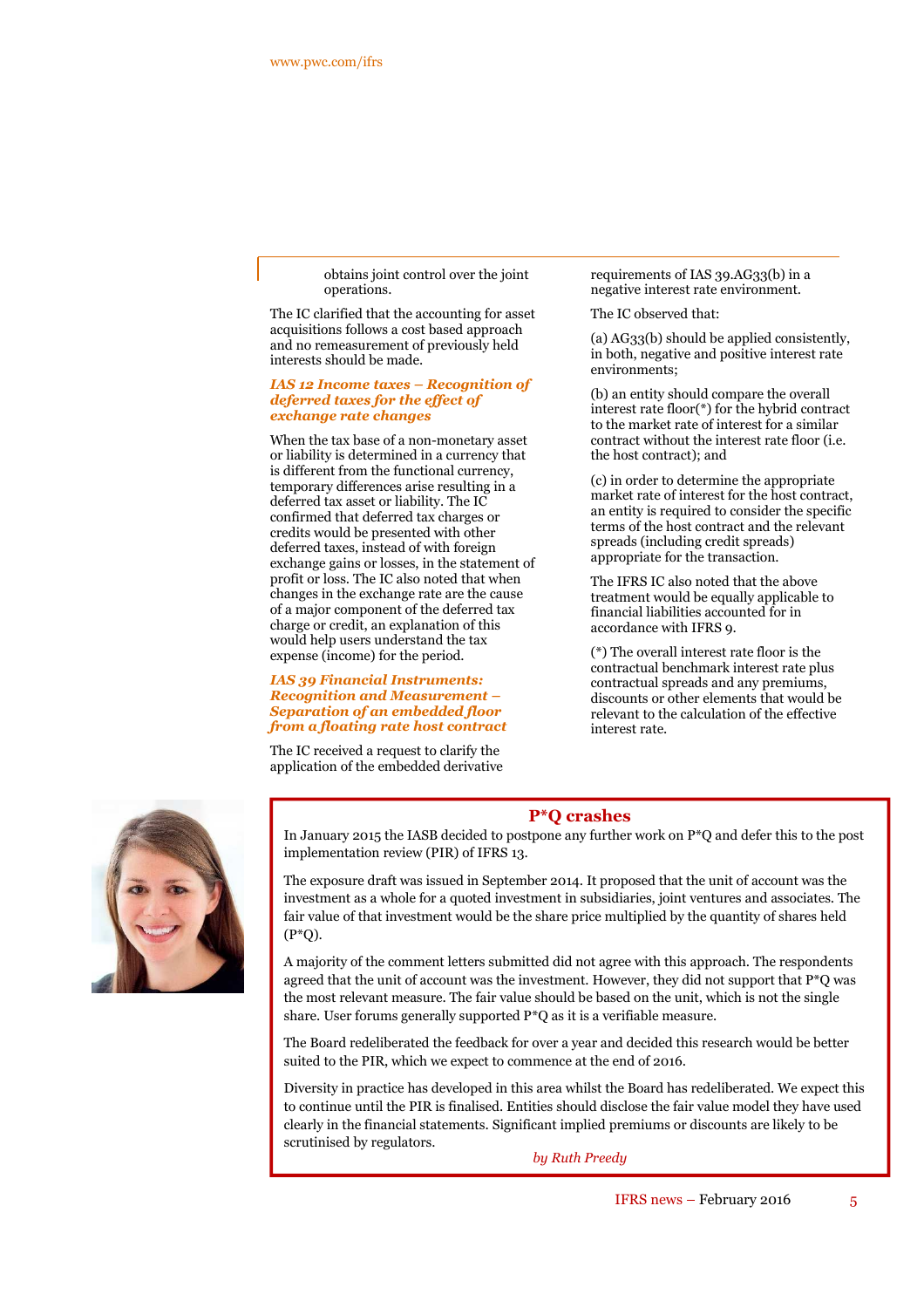### *Cannon Street Press*

#### *Insurance contracts*

The IASB deliberated the remainder of the technical decisions on the accounting for insurance contracts. It finalised the decisions related to the level of aggregation of insurance contracts for the measurement of onerous contracts and for the allocation of the contractual service margin proposing criteria and constraints for the aggregation. The IASB decided to provide no exception to the level of aggregation when regulation affects the pricing of contracts.

#### *Revenue from contracts with customers*

The IASB tentatively decided to amend IFRS 15 *Revenue from contracts with customers* to clarify the factors that indicate when two or more promises to transfer goods or services are not separately identifiable.

The IASB also decided to provide further practical expedients on transition and confirmed that it would not be making amendments to the requirements of IFRS 15 in a number of areas, including collectability, measuring non-cash consideration, presentation of sales taxes and the definition of a completed contract. The IASB further decided to require an entity to specify at the inception of the contract how it viewed its discretion under the contracts, and to use that specification to distinguish between the effect of changes in market variables and changes in discretion.

The IASB plans to review the due process steps taken and decide upon balloting at its February meeting.

#### *Principal/agent guidance*

At a joint session with the FASB, the Boards confirmed the principle that an entity is principal in a transaction when it controls the specified good or service before that good or service is transferred to the customer. Several amendments will be made to the principal/agent guidance and related illustrative examples to clarify how this guidance should be applied will be added.

The IASB expects to issue the final amendments *Clarifications to IFRS 15* in March 2016.

#### *Measurement of interests in associates and joint ventures that in substance form part of the net investment*

The IASB discussed the IC's request for input on whether long-term interests that in substance form part of the net investment in an associate or joint venture should be tested for impairment by applying IAS 28, IFRS 9 or a combination of both.

The IASB supported the IC's continued discussion of the issue and noted the possibility that the IC might develop an interpretation to clarify the type of interests that are included in the net investment.

#### **Have you seen the latest PwC IFRS blogs**

**Derek Carmichael** tells the romantic history of the new leasing standard

**Saad Siddique** wanders on the road to global IFRS adoption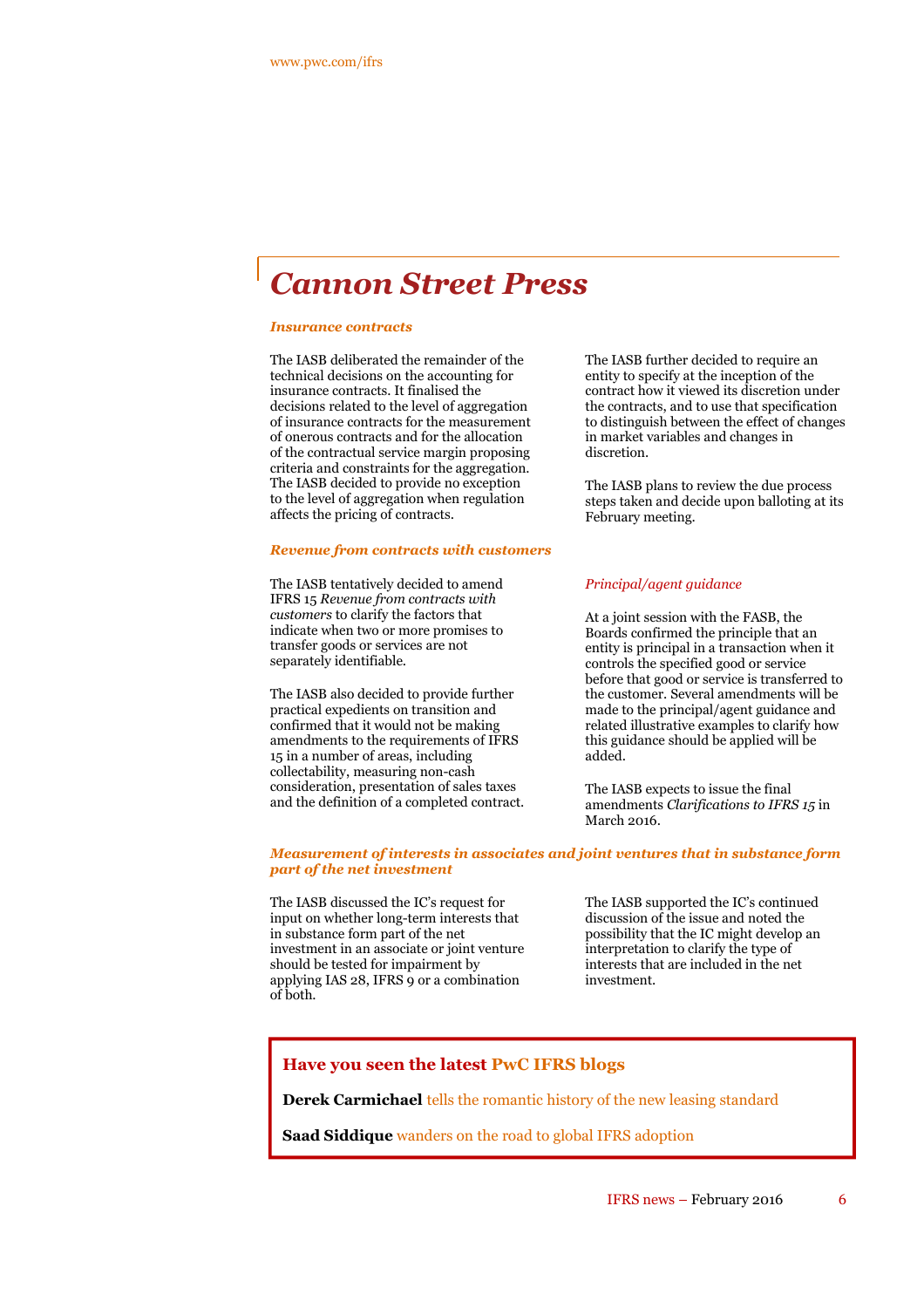



# *IFRIC Rejections in short - IAS 12*

**Simon Whitehead and Satoshi Tsunoda of US Accounting Consulting Services examine the practical implications of IC rejections related to IAS 12.**

*Looking for an answer? Maybe it was already addressed by the experts.*

The Interpretations Committee (IC) regularly considers anywhere up to 20 issues at its periodic meetings. A very small percentage of the issues discussed result in an interpretation. Many issues are rejected; some go on to become an improvement or a narrow scope amendment. The issues that are not taken on to the agenda end up as 'IFRIC rejections', known in the accounting trade as 'not an IFRIC' or NIFRICs. The NIFRICs are codified (since 2002) and included in the 'green book' of standards published by the IASB although they technically have no standing in the authoritative literature. This series covers what you need to know about issues that have been 'rejected' by the IC. We go standard by standard and continue with IAS 12 as per below.

IAS 12 is a standard that makes relatively frequent appearances at IC meetings, giving rise to over 20 IFRIC rejections to date. Space is too limited to cover them all in detail so we will focus on the more interesting issues. A full listing of all NIFRICs can be found in the table at the end of the article.

#### *Classification of interest and penalties (June 2004)*

A submitter asked the IC where interest and penalties on under/overpaid income taxes should be presented. The IC concluded that the disclosure requirements of IAS 1 and IAS 12 were sufficient to inform the user where an entity had presented such amounts. As a result, the IC declined to provide any guidance on the matter meaning that an accounting policy election exists with respect to presentation of these amounts.

#### *Assets in a corporate wrapper (November 2005 & July 2014)*

The issue of assets in a corporate wrapper, or single asset entities, is one that has existed for many years. The perceived problem is that IAS 12 requires deferred taxes to be provided on both the consequences of recovering the asset within the corporate wrapper and the consequences of recovering the investment in the legal entity housing the asset (that is, the corporate wrapper). Many entities will assert that they will never sell the asset from within the wrapper but rather just sell the entity that houses the asset, and as such the 'inside basis' temporary difference is irrelevant. There is no exception in IAS 12 to avoid recording both temporary differences.

The IC originally rejected the submission back in 2005 because at the time the IASB was working with the FASB to produce a converged new income taxes standard. That project fell apart in 2009 amid strongly negative feedback to an exposure draft, so the issue was never resolved. When it returned to the IC in 2014, the IC concluded it was unable to address the issue by way of an interpretation because the standard's requirements are clear, and the scope of any amendment to the standard would go beyond the remit of an annual improvement. Consequently, the IC recommended that the IASB consider the issue as part of its research project on income taxes.

In summary, it does not appear that the issue will be addressed in the short term and entities will likely have to continue to record two deferred tax positions on assets in corporate wrappers.

#### *Scope of IAS 12 (December 2005, March 2006, May 2009 & July 2014)*

Over the years the IC has received a number of questions about the scope of IAS 12. Submitters have questioned whether taxes based on gross income or tonnage are income taxes, and also whether uncertain tax positions are within the scope of the income tax guidance or should be viewed as provisions under IAS 37.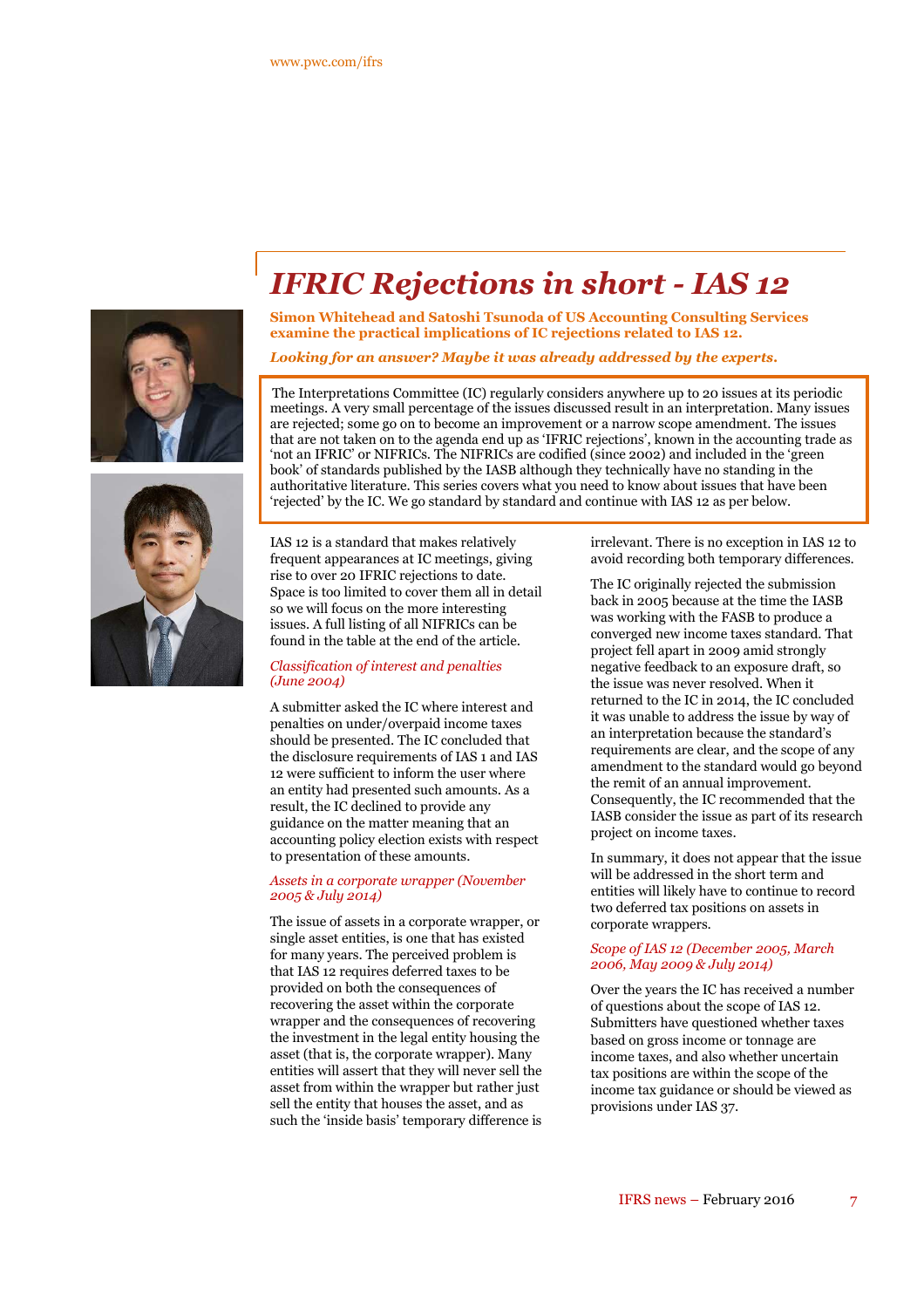The IC has confirmed that income taxes are only those taxes based on some measure of net profit. Taxes based on gross income, or taxes paid in lieu of profits based taxes (such as tonnage taxes) do not meet the definition of income taxes. The tax does not need to be based on accounting profit before tax to be an income tax, but it must be based on some form of net amount of income less expenses. Following the agenda decisions confirming that levies, often described as a tax, are in the scope of IAS 37 (March 2006 and May 2009), the IC further developed IFRIC 21 clarifying the accounting for levies.

A certain amount of diversity in practice had existed in respect of uncertain tax positions with some believing that IAS 37 was the appropriate place for them. The IC confirmed in 2014 that uncertain tax positions are income taxes and IAS 37 scopes out income taxes. This conclusion is expected to be reconfirmed in the forthcoming IC interpretation on uncertainty in income taxes.

#### *Recognition of deferred tax assets when an entity is loss-making (May 2014)*

In considering whether a deferred tax asset is recoverable, IAS 12 requires that entities first look to taxable temporary differences, then assess the availability of taxable profits, and finally consider any tax planning opportunities. One submitter asked the IC whether it was appropriate to use taxable temporary differences to justify recognition of deferred tax assets when the entity was expected to make losses.

The IC confirmed that even if an entity expects to make losses, deferred tax assets should be recognised to the extent of deferred tax liabilities of the same nature.

Deferred tax liabilities are sources of future taxable income that are recognised on the balance sheet, so if the entity has deferred tax assets that can create deductions in the same future periods as the liabilities reverse, then the assets should be recognised.

#### *Discounting of current taxes payable (June 2004)*

A submitter asked whether current income taxes payable should be discounted when the entity is permitted to pay the taxes over a period greater than twelve months. The IC generally supported discounting, but was concerned that discounting current taxes potentially conflicted with IAS 20, which at that time required that additional interest should not be imputed for government loans at below market interest rates. However, at the time that the issue was discussed, the conflict was expected to be resolved by the IASB's tentative decision to withdraw IAS 20. Upon withdrawal of IAS 20, the IC did not think the issue would be unclear. On that basis, the IC noted that current taxes payable should be discounted if material.

However, the IASB later decided not to withdraw IAS 20 and in fact amended it for periods beginning on or after 1 January 2009 to require imputing of interest for offmarket government loans. While this might have been expected to resolve the issue in favour of discounting, by January 2009 the income tax convergence project was in full swing, and at a joint meeting of the Boards that month, the IASB and FASB decided to remain silent on the issue of discounting current taxes. While this project was ultimately shelved<sup>4</sup>, the fact that the IASB had declined to take a position on the issue of discounting current taxes has led to continued diversity in practice. In our opinion, a policy choice exists and entities may choose to discount current taxes, but are not required to do so.

#### *Summary of IAS 12 rejections*

| <b>Topic</b>                         | <b>Summary conclusion</b>                                                                                                                                                                 |
|--------------------------------------|-------------------------------------------------------------------------------------------------------------------------------------------------------------------------------------------|
| Asset revaluation<br>(February 2002) | Not added to the agenda as IAS 12 provides sufficient guidance on whether<br>changes in fair value of assets gives rise to taxable temporary differences and<br>deferred tax liabilities. |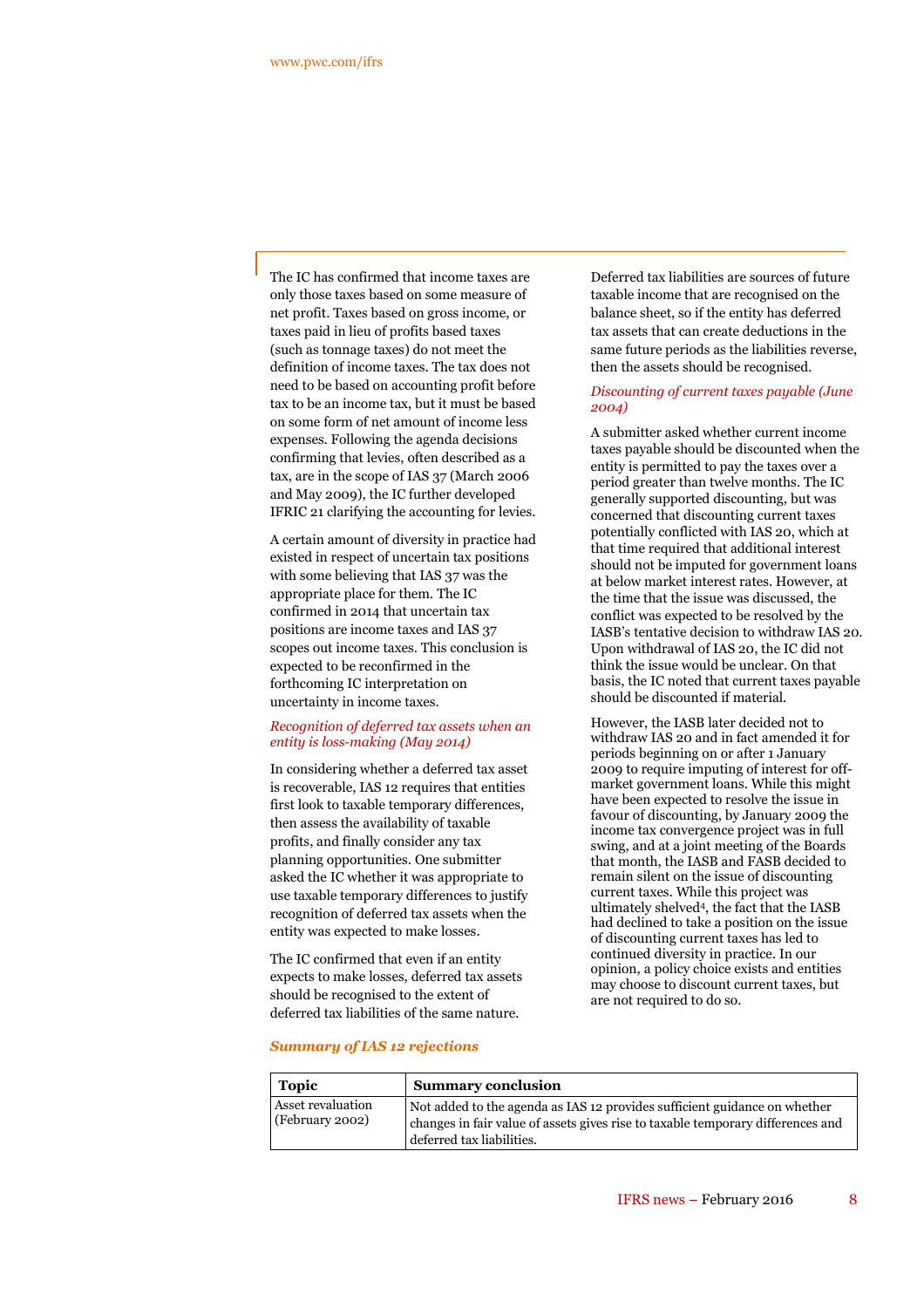| <b>Topic</b>                                                                  | <b>Summary conclusion</b>                                                                                                                                                                                                                                                                                                                                                                                                                  |
|-------------------------------------------------------------------------------|--------------------------------------------------------------------------------------------------------------------------------------------------------------------------------------------------------------------------------------------------------------------------------------------------------------------------------------------------------------------------------------------------------------------------------------------|
| Effective tax rates<br>(February 2002)                                        | Not added to the agenda as IAS 12 provides sufficient guidance on effective<br>tax rates to be used by entities that have low effective tax rates, for example,<br>because some income is exempt from tax.                                                                                                                                                                                                                                 |
| Non-depreciable/                                                              | Not added to the agenda as SIC-21 <sup>1</sup> , IAS 16 and IAS 12 provide adequate                                                                                                                                                                                                                                                                                                                                                        |
| depreciable assets                                                            | guidance on the tax rate for calculating the deferred tax asset or liability on                                                                                                                                                                                                                                                                                                                                                            |
| (August 2002)                                                                 | investment property <sup>2</sup> held under a finance lease.                                                                                                                                                                                                                                                                                                                                                                               |
| Deferred tax on<br>distributions <sup>3</sup><br>(February 2003)              | The IC considered whether an entity should recognise deferred tax assets on<br>recognising an equity instrument, and whether the income tax benefit should<br>be recognised in income or equity. In April 2003 the IASB reaffirmed that the<br>tax consequences of dividends are recognised when a liability to pay the<br>dividend is recognised.                                                                                         |
| Accounting under the<br>tax consolidation<br>system <sup>3</sup> (April 2003) | The issue concerns recognition and measurement of tax assets and liabilities<br>where a wholly owned subsidiary leaves a tax consolidation group. The IC<br>noted that this issue was relevant only to separate financial statements, and<br>that it would be difficult to provide guidance that could be applied<br>consistently given that tax laws in each jurisdiction are different, and thus did<br>not add the issue on its agenda. |
| Discounting of                                                                | Not added to the agenda but the IC noted that current taxes payable should be                                                                                                                                                                                                                                                                                                                                                              |
| current taxes payable                                                         | discounted when the effects are material. Today a policy choice exists for the                                                                                                                                                                                                                                                                                                                                                             |
| (June 2004)                                                                   | reasons set out in the article above.                                                                                                                                                                                                                                                                                                                                                                                                      |
| Classification of<br>interest and penalties<br>(June 2004)                    | The disclosure requirements of IAS 12 and IAS 1 provide adequate<br>transparency of interest and penalties that arise from unpaid tax obligations.                                                                                                                                                                                                                                                                                         |
| Carry-forward of<br>unused tax losses and<br>tax credits<br>(June 2005)       | The IC agreed that the probability criterion for the recognition of deferred tax<br>assets arising from the carry-forward of unused tax losses and unused tax<br>credits is generally applied to portions of the total amount.                                                                                                                                                                                                             |
| Deferred tax relating<br>to finance leases<br>(June 2005)                     | Not added to the agenda because the issue fell directly within the scope of the<br>IASB/FASB convergence project4.                                                                                                                                                                                                                                                                                                                         |
| Non-amortisable                                                               | Not added to the agenda as this fell within the scope of the IASB/FASB                                                                                                                                                                                                                                                                                                                                                                     |
| intangible assets                                                             | convergence project <sup>4</sup> . The IC also noted that SIC-21 <sup>1</sup> has a specific limited                                                                                                                                                                                                                                                                                                                                       |
| (August 2005)                                                                 | scope and does not address this particular issue.                                                                                                                                                                                                                                                                                                                                                                                          |
| Single asset entities                                                         | Not added to the agenda as it was covered by the IASB/FASB convergence                                                                                                                                                                                                                                                                                                                                                                     |
| (November 2005)                                                               | project <sup>4</sup> .                                                                                                                                                                                                                                                                                                                                                                                                                     |
| Income taxes scope                                                            | Taxes do not need to be based on a figure that is exactly accounting profit to                                                                                                                                                                                                                                                                                                                                                             |
| (December 2005 and                                                            | be within the scope of IAS 12. The term 'taxable profit' implies a notion of a                                                                                                                                                                                                                                                                                                                                                             |
| March 2006)                                                                   | net rather than gross amount.                                                                                                                                                                                                                                                                                                                                                                                                              |
| Unremitted foreign                                                            | Not added to the agenda because the recognition of deferred tax liabilities for                                                                                                                                                                                                                                                                                                                                                            |
| income of overseas                                                            | temporary differences relating to investments in subsidiaries, branches,                                                                                                                                                                                                                                                                                                                                                                   |
| branches                                                                      | associates and joint ventures was being addressed by the IASB/FASB                                                                                                                                                                                                                                                                                                                                                                         |
| $(\mathrm{July}\,2007)$                                                       | convergence project <sup>4</sup> .                                                                                                                                                                                                                                                                                                                                                                                                         |
| Classification of                                                             | Income tax is a tax based on a measure of net profit, not gross receipts. A                                                                                                                                                                                                                                                                                                                                                                |
| tonnage taxes by                                                              | tonnage tax is a tax based on a gross measure of results of operations. Not                                                                                                                                                                                                                                                                                                                                                                |
| shipping companies                                                            | added to the agenda because the IC concluded that IAS 12 is clear in this                                                                                                                                                                                                                                                                                                                                                                  |
| (May 2009)                                                                    | regard.                                                                                                                                                                                                                                                                                                                                                                                                                                    |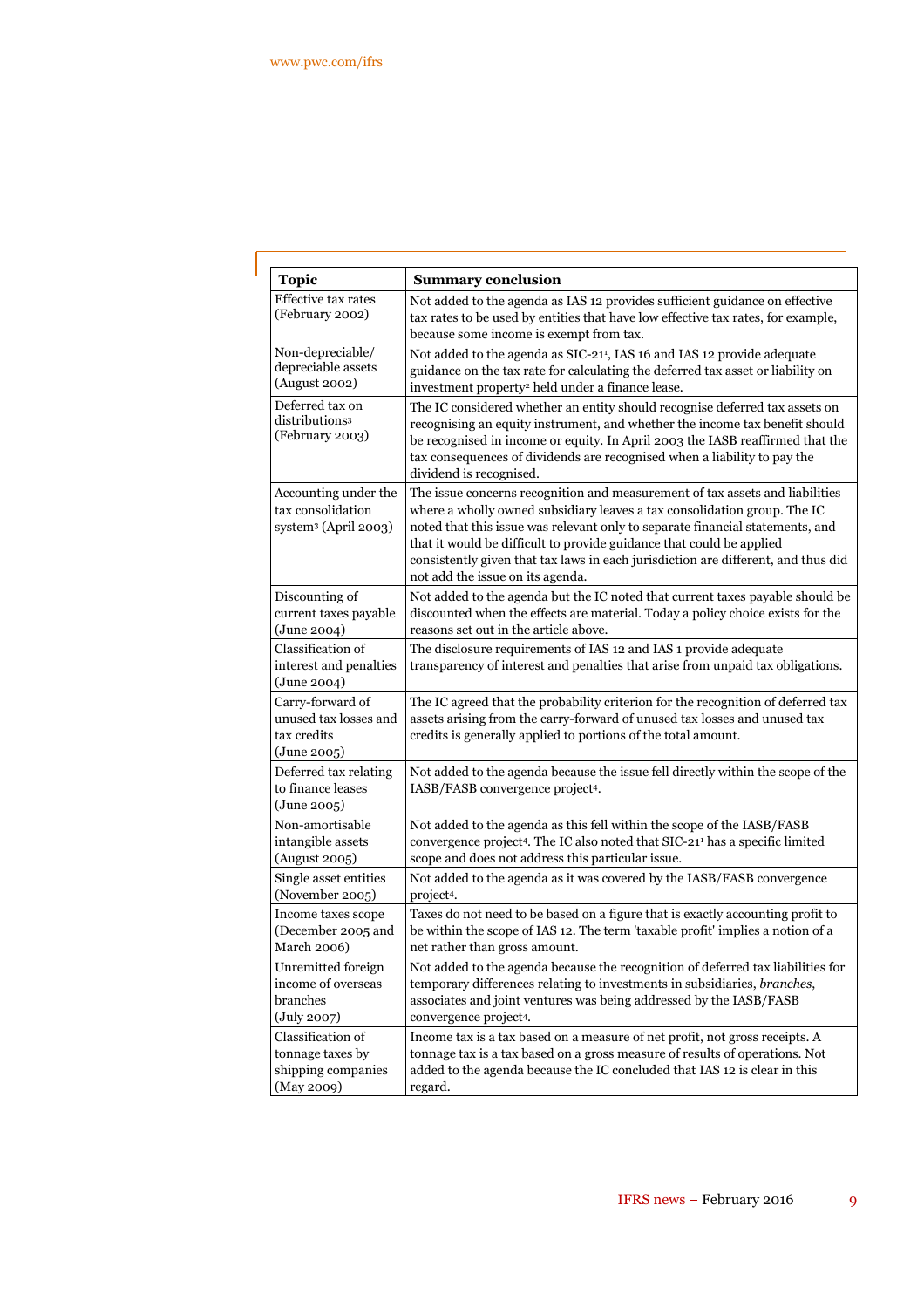| <b>Topic</b>                                                                                                       | <b>Summary conclusion</b>                                                                                                                                                                                                                                                                                                                                                                         |
|--------------------------------------------------------------------------------------------------------------------|---------------------------------------------------------------------------------------------------------------------------------------------------------------------------------------------------------------------------------------------------------------------------------------------------------------------------------------------------------------------------------------------------|
| Rebuttable<br>presumption to<br>determine the<br>manner of recovery<br>(November 2011)                             | The presumption that the carrying amount of an investment property<br>measured at fair value will be recovered through sale can also be rebutted in<br>circumstances other than the case described in paragraph 51C, provided that<br>sufficient evidence is available.                                                                                                                           |
| Accounting for<br>market value uplifts<br>introduced by a new<br>tax regime<br>(July 2012)                         | The IC noted that a market value uplift arising from a tax law change adjusts<br>the related asset's 'tax base', which gives rise to a deductible temporary<br>difference. A deferred tax asset should be recognised to the extent it meets the<br>recognition criteria in paragraph 24 of IAS 12.                                                                                                |
| Impact of an internal<br>reorganisation on<br>deferred tax amounts<br>related to goodwill<br>(May 2014)            | Transferring accounting goodwill within the consolidated group would not<br>meet the initial recognition exception because the asset had previously existed<br>in the consolidated financial statements. The IC considered that the existing<br>IFRS requirements and guidance were sufficient.                                                                                                   |
| Recognition and<br>measurement of<br>deferred tax assets<br>when an entity is loss-<br>making<br>(May 2014)        | A deferred tax asset is recognised for the carryforward of unused tax losses to<br>the extent of the existing taxable temporary differences that reverse in an<br>appropriate period (after taking into account any restrictions), regardless of<br>an entity's expectation of future tax losses. The IC concluded that neither an<br>Interpretation nor an amendment to the Standard was needed. |
| Recognition of<br>current income tax on<br>uncertain tax position<br>$(\mathrm{July\,2014})$                       | IAS 12, not IAS 37, provides the relevant guidance on recognition. The IC<br>noted that sufficient guidance exists <sup>5</sup> .                                                                                                                                                                                                                                                                 |
| Recognition of<br>deferred tax for a<br>single asset in a<br>corporate wrapper<br>$(\mathrm{July}\ 2014)$          | IAS 12 requires an entity to recognise both inside and outside basis temporary<br>differences arising from investments in assets within corporate wrappers. The<br>IC decided not to take the issue onto its agenda because of the broad nature<br>but recommended to the IASB that it should analyse and assess these<br>concerns in its research project on Income Taxes.                       |
| Tax rate for the<br>measurement of<br>deferred tax relating<br>to an investment in an<br>associate<br>(March 2015) | If one part of the temporary difference is expected to be received as dividends,<br>and another part is expected to be recovered upon sale or liquidation,<br>different tax rates would be applied to the parts of the temporary difference in<br>order to be consistent with the expected manner of recovery.                                                                                    |

<sup>1</sup> As a result of the amendment to IAS 12 in 2010, SIC-21 was superseded, and the guidance in SIC-21 was incorporated into IAS 12.

<sup>2</sup> Since the date of this IFRIC rejection, IAS 12 has been amended to include a rebuttable presumption that investment property carried at fair value will be recovered through sale.

<sup>3</sup> Included in the 'green book' although not part of the IC Update at the time.

<sup>4</sup> The income tax IASB/FASB convergence project resulted in an exposure draft in March 2009. However, after an analysis of the comment letters in October 2009, the IASB decided not to proceed with the project.

<sup>5</sup> Subsequently the IC decided to proceed with a broader project on accounting for uncertainties in income taxes that is expected to confirm this conclusion that IAS 12 is the relevant standard.